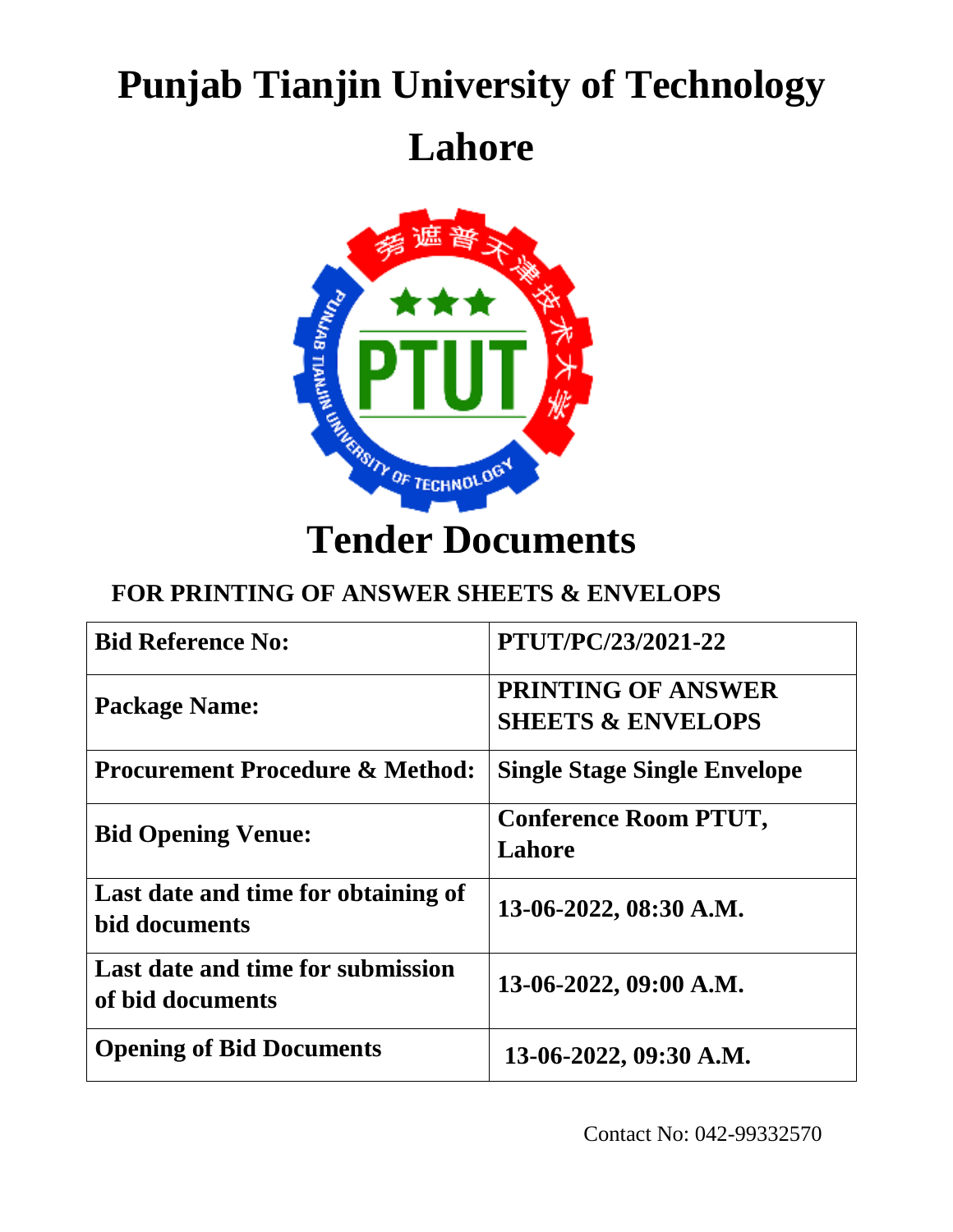#### **CHECK LIST FOR SUBMISSION OF APPLICATION**

| (Please mark $\sqrt{\ }$ or X in relevant boxes)                                                                                  |  |
|-----------------------------------------------------------------------------------------------------------------------------------|--|
| 1. Detail of company profile/ Firm/ Contractor etc. Profile                                                                       |  |
| 2. Original CDR/Earnest Money /Deposit at call attached with Technical Bid.<br>(2% of the total estimated Rs.32, 020/- per annum) |  |
| 3. Original Tender fee Amounting Rs.1, 000/-                                                                                      |  |
| 4. Affidavit on stamp paper Rs: 100/-                                                                                             |  |
| 5. Has registration certificate from a registered/incorporated company/firm<br>in Pakistan.                                       |  |
| 6. Copy of National Tax No.                                                                                                       |  |
| 7. List of All Mandatory required documents                                                                                       |  |
| 8. Price offer on Bidder's letter head in the specified format given in Form-I.                                                   |  |
| 9. Active Tax Payer List (ATL)                                                                                                    |  |
| 10. Provincial Sales Tax Number                                                                                                   |  |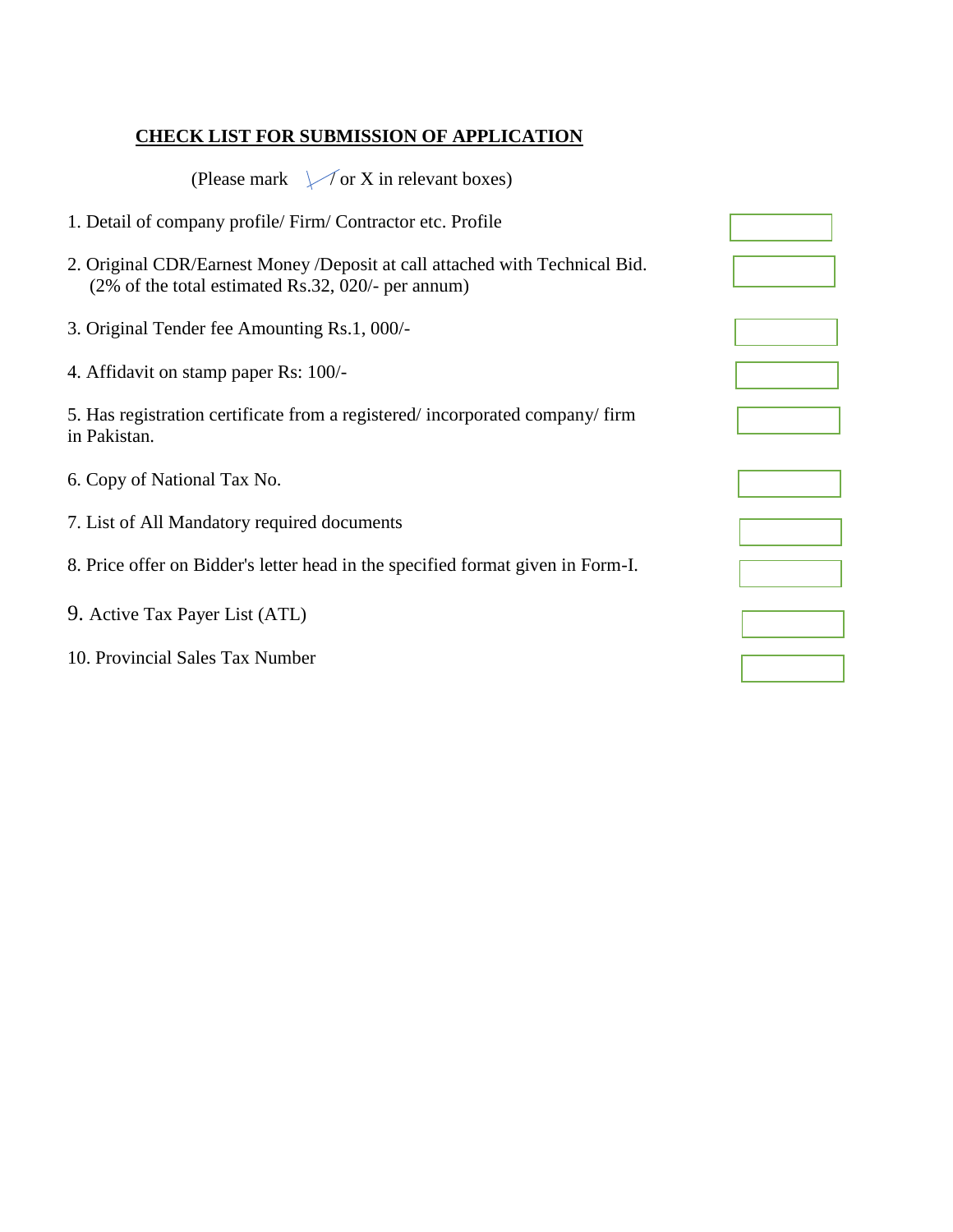#### **TENDER DOCUMENT**

#### **Procurement Notice**

#### **PRINTING OF ANSWER SHEETS & ENVELOPES.**

The Punjab Tianjin University of Technology (PTUT), Lahore intends to hire a well reputed and well-equipped company for Purchase of Answer Sheets & Envelopes.

Interested firms may obtain the Bidding Documents from the office of Project Director (Building & Works), Punjab Tianjin University of Technology, Lahore before 08:30 am 13-06-2022 from 09:00 am to 04:00 pm (Monday to Friday) after depositing the Tender Fee of Rs. 1,000/- (non- refundable) at BOP, Township (College Road) Branch, Lahore A/c No. 6580064981000010. The Bidding Document will be available on websites [www.ptut.edu.pk](http://www.ptut.edu.pk/) and [www.ppra.punjab.gov.pk](http://www.ppra.punjab.gov.pk/) for information only.

The sealed bids complete in all respect as detailed in bidding documents must reach in the office of the Project Director (Building & Works) on or before 13-06-2022 until 09:00 A.M. The proposal willbe opened on the same day at 09:30 A.M in the presence of the bidders or their representatives who make them present**.**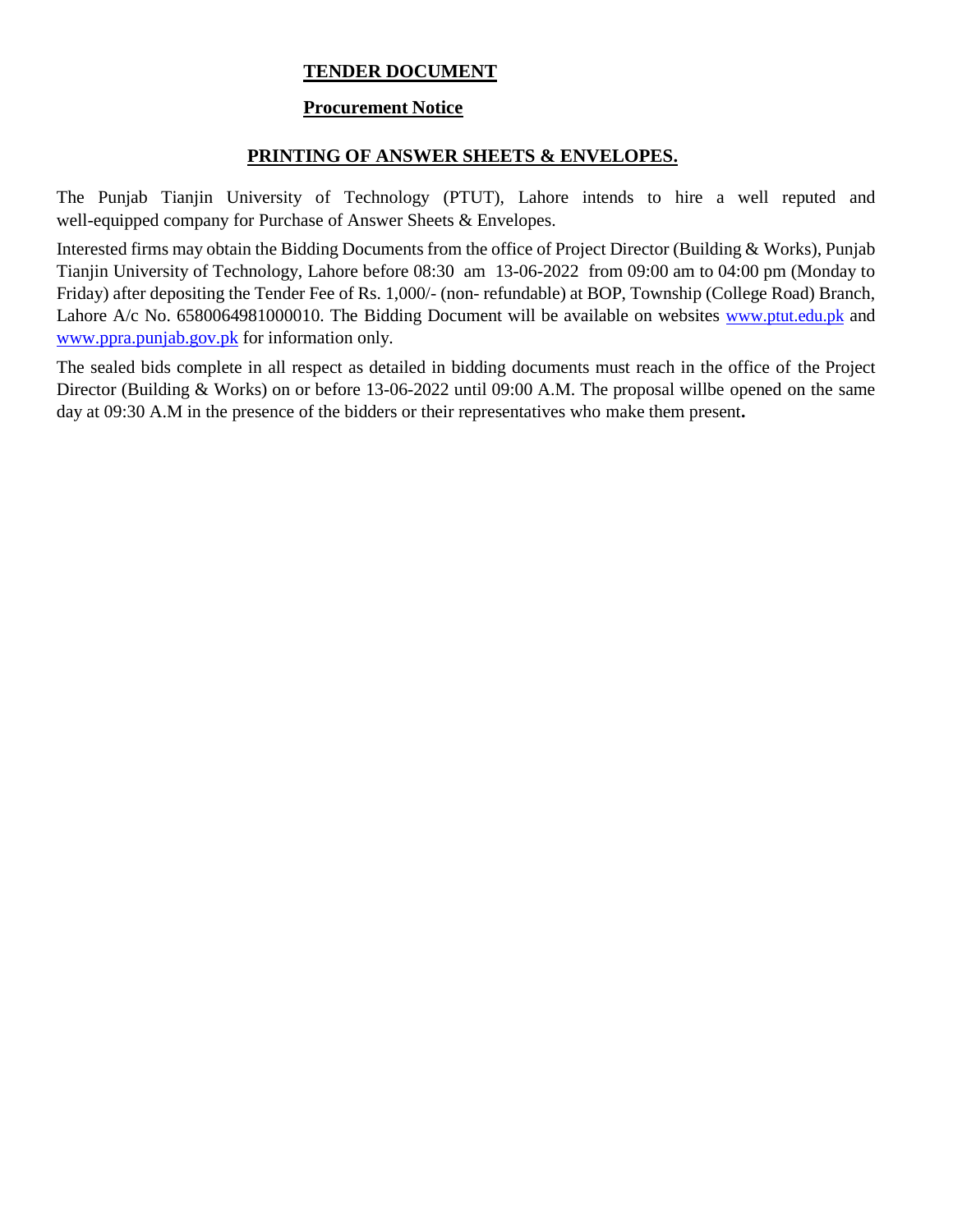#### **AFFIDAVIT (Stamp paper of Rs: 100/-)**

We do hereby confirm that we have carefully read the requirements and instructions of this bidding document and all the terms and conditions of services and also do hereby confirm as follows:

- 1. That, M/s \_\_\_\_ shall abide by all the instructions/conditions of the bidding documents and in addition the other conditions and university rules and regulations, all other special instructions from given time to time and enforced PPRA Rules.
- 2. That, M/s \_\_\_\_ is not blacklisted by any Provincial/ Federal Government/ Autonomous body Department/Authority in Pakistan.
- 3. That the information given in the application form and bidding documents is correct. ln case any of this information is proved incorrect, university reserve. The right to reject the bid besides forfeiting the Bid Security and may initiate suitable legal action which may include blacklisting of the Bidder.

Name: \_\_\_\_\_\_\_\_\_\_\_\_\_\_\_\_\_\_

Signature: \_\_\_\_\_\_\_\_\_\_\_\_\_\_\_\_

Designation: \_\_\_\_\_\_\_\_\_\_\_\_\_\_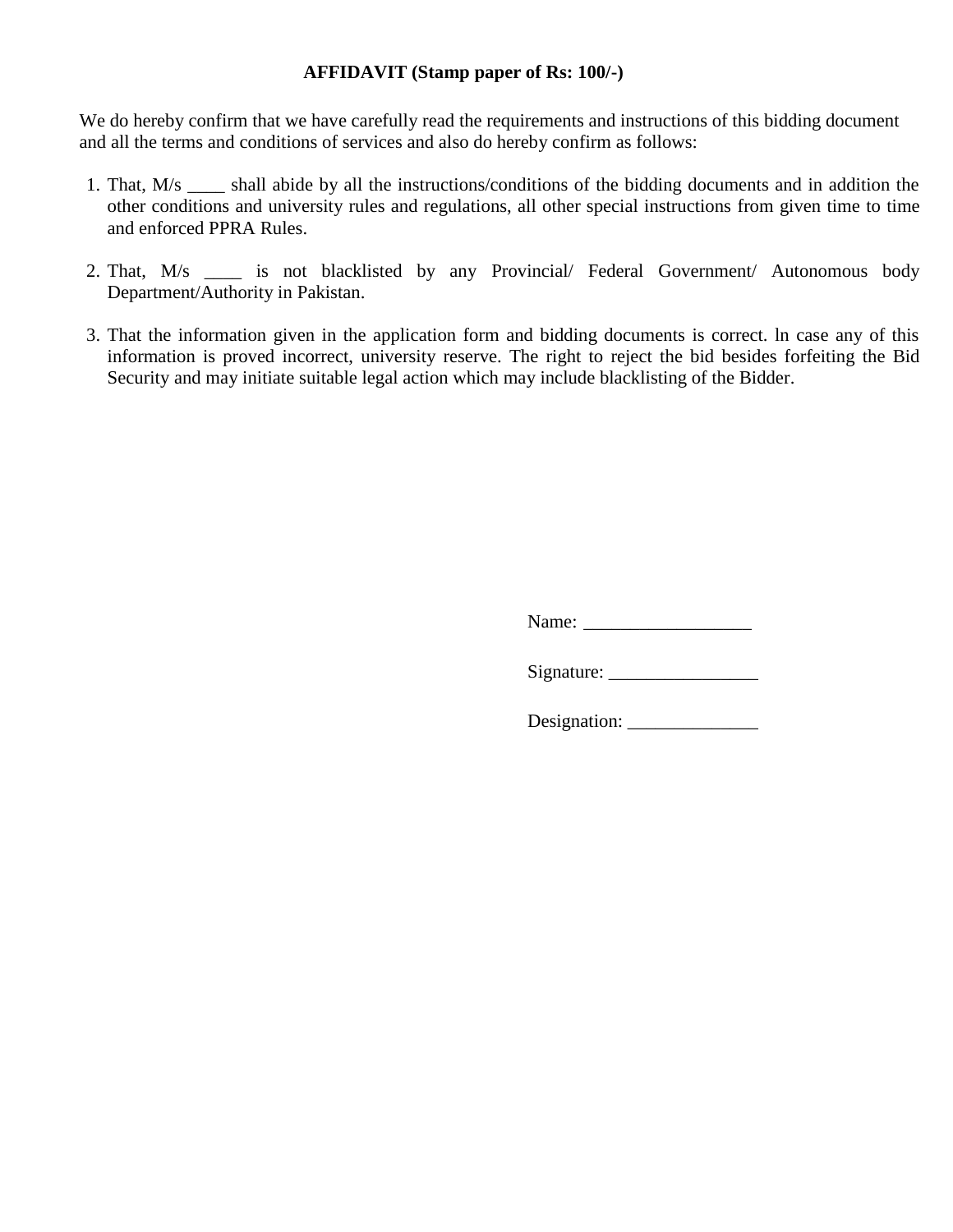#### **TENDER DOCUMENT** (Tender fee: Rs.1,000/-)

#### **TERMS AND CONDITIONS FOR SERVICE PROVIDER**

- 1. The Punjab Tianjin University of Technology (PTUT), Lahore invites sealed bids from Company/ Organization registered. Income Tax, NTN/ Sales Tax/ PST etc. Registration Certificates must be provided and should have proven record of providing supply to large government / semi government and other organizations etc. (to be verified by the clients). Company/ Organization should attach valid copies of certificates issued by relevant departments. Bids must be submitted in a sealed envelope clearly marked "Printing of Answer Sheets & Envelopes" for the university latest by 13-06-2022on or before 09:00 A.M. in the office of Project Director (Building and works) 1st Floor Room No. 120, of university.
- 2. Bidding shall be conducted through Open Competitive Bidding **Single Stage Single Envelope** procedures specified in the PPRA rules 2014, and is open to all eligible bidders as defined in the bidding document.
- 3. The bidding procedure shall be Single Stage Single Envelopes as per Rule No. 38 (a) of PPRA Rules,2014. The inner envelopes shall also indicate the name and address of the Bidder to enable the bid to be returned unopened in case it is declared "late". No bid may be modified after the deadline for submission of bids. No bid may be withdrawn in the interval between the deadline for submission ofbids and the expiration of the period of bid validity specified by the Bidder on the Bid Form. Withdrawal of a bid during this interval may result in the Bidder's forfeiture of bid security.
- 4. The bidders are requested to give their best and final prices as no negotiations are permissible as perPPRA Rules and regulations
- 5. Proposal submitted must contain company profile, detail of offices operating in Pakistan with addresses & telephone numbers, total no. of employees, number of years in the business, list of present/ past clients, proof of company as legal entity. Affidavit indicating that the company has never been blacklisted by any government/semi government or other organizations etc.
- 6. Price quoted shall remain valid for a period of 90 days from the closing date of bid submitted. However, bidders are encouraged to extend the validity of their bid. The rates quoted should be in Pak rupee (PKR) and inclusive of all applicable government taxes.
- 7. The Bid submitted must be accompanied by Bid Security 2% (Rs. 32,020/-) (Refundable) in shape of CDR/ Pay Order, Demand Draft from a Scheduled Bank in favor of Punjab Tianjin University of Technology, Lahore. Bids submitted without CDR / Pay Order, Demand Draft will not be consideredand rejected straight away.
- 8. Bid Security of unsuccessful bidders shall be refunded on the finalization of the contract / tender.
- 9. Bid security of successful bidder shall be refunded on provision of 5% performance guarantee of contract value within 10 days after the issuance of letter of acceptance (LOA).
- 10. The bid should be properly page numbered along with Index; Separators should be used for differentiation of various documents.
- 11. Bidders are also required to state, the name, title, contact number (landline, Mobile) and email address of the authorized representative through whom all communications shall be made until the process has been completed.
- 12. The procuring agency will not be responsible for any costs or expenses incurred by bidders in connection with the preparation or delivery of bids.
- 13. PTUT shall not pay any advance payment. Company will be bound to deliver the requisite items immediately but not later than one month.
- 14. If two or more bidders quoted equal rate in bid, then the contract will be awarded to one who having higher number of work order of similar nature.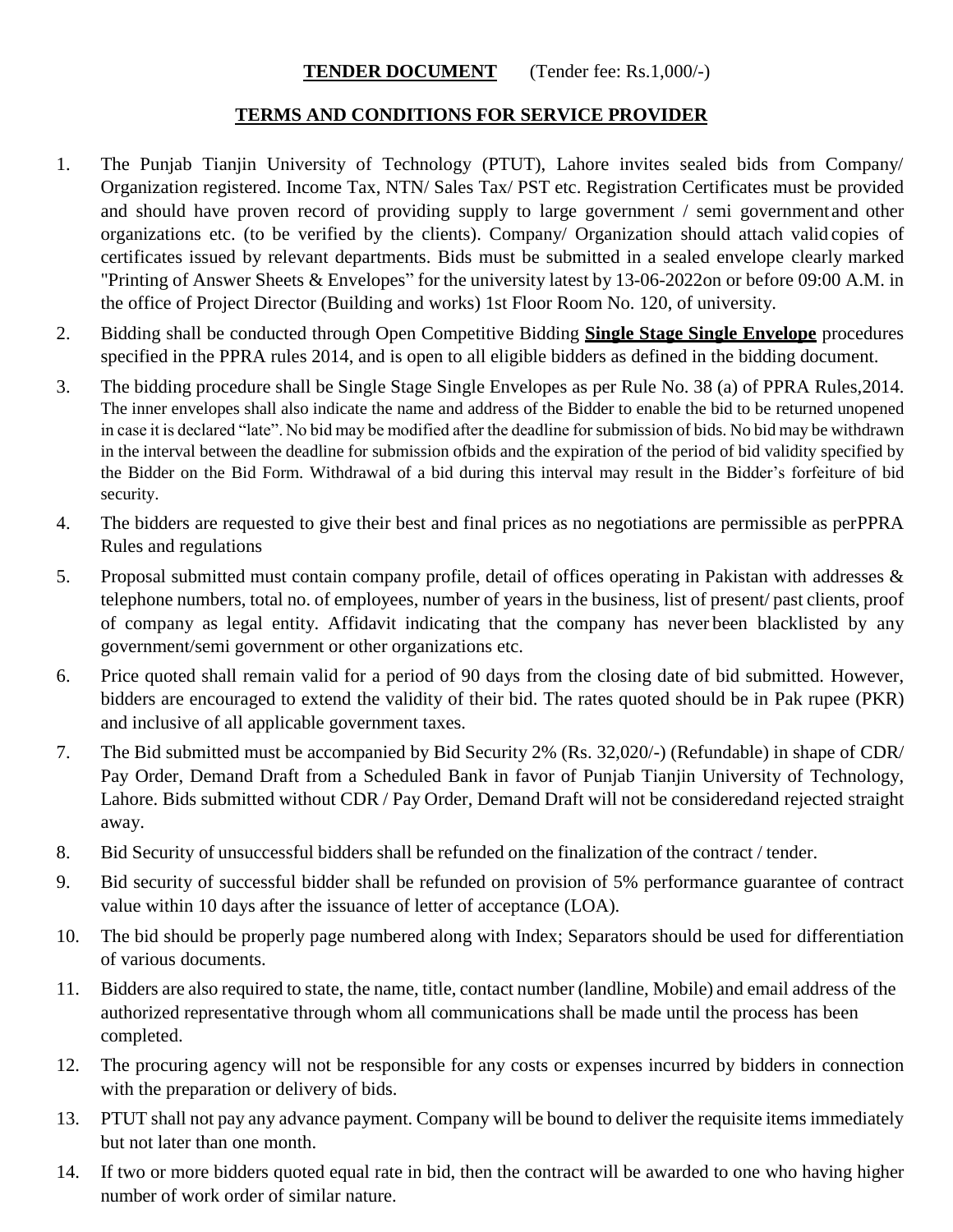- 15. Contract will be made between university and the bidder on judicial paper of 0.25% of Contract valuethat will be provided by the successful bidder.
- 16. The bid of all bidders will be opened publicly at a time, date and venue specified in tender/ advertisement) observing SOPs of COVID-19.
- 17. The lowest responsive/ evaluated bid shall be accepted.
- 18. Violations like offensive behavior that involves scuffling etc. and delayed delivery will lead to fine @ 0.05% per day or up to a maximum of 10%of the contract value. All fines and penalties will be deducted by university from the payments of the Company.
- 19. Company/ Supplier shall be responsible for all the taxes/ duties/ transportation charges required to be paid under relevant law.
- 20. The Company/ Supplier will be fully responsible to provide satisfactory supply at university.
- 21. Joint venture/ consortium is not eligible for this tender.
- 22. In case bidder desires to quote higher specification, the same should be provided in the respective column of the form of bid against the specific item.
- 23. In case items quoted by the bidder are of higher or better specification, his/ her bid will be treated responsive.
- 24. Procuring agency can verify any or all documents/ information submitted by the bidder. In case of bogus documents and wrong information the same would not be considered for evaluation and the bid will be rejected.
- 25. After LOA the bidder may be asked to provide sample of each item free of charge for verification of quality and conformance to the specifications, before award of contract/ purchase order.
- 26. The committee may cancel LOA if the sample provided by the bidder is too low quality and not matched or not as per specifications given in the bidding documents.
- 27. Purchase/ Supply order shall be issued only subject to the approval of such samples.
- 28. The Technical Committee shall have the right to inspect and/ or test the goods to confirm their conformity with respect to specifications mentioned in the Purchase Order
- 29. Should any inspected or tested goods fail to conform to the specifications the Technical Committee shall reject them, and bidder shall replace the rejected goods at its own cost.
- 30. Grievance (if any) against the tendering process shall be entertained up to 10 days after announcement of lowest bidder over PPRA. Any grievance received after this duration shall not stand valid/ entertained.
- 31. The bidder/ vendor is bound to supply the whole quantity in a single consignment within due date.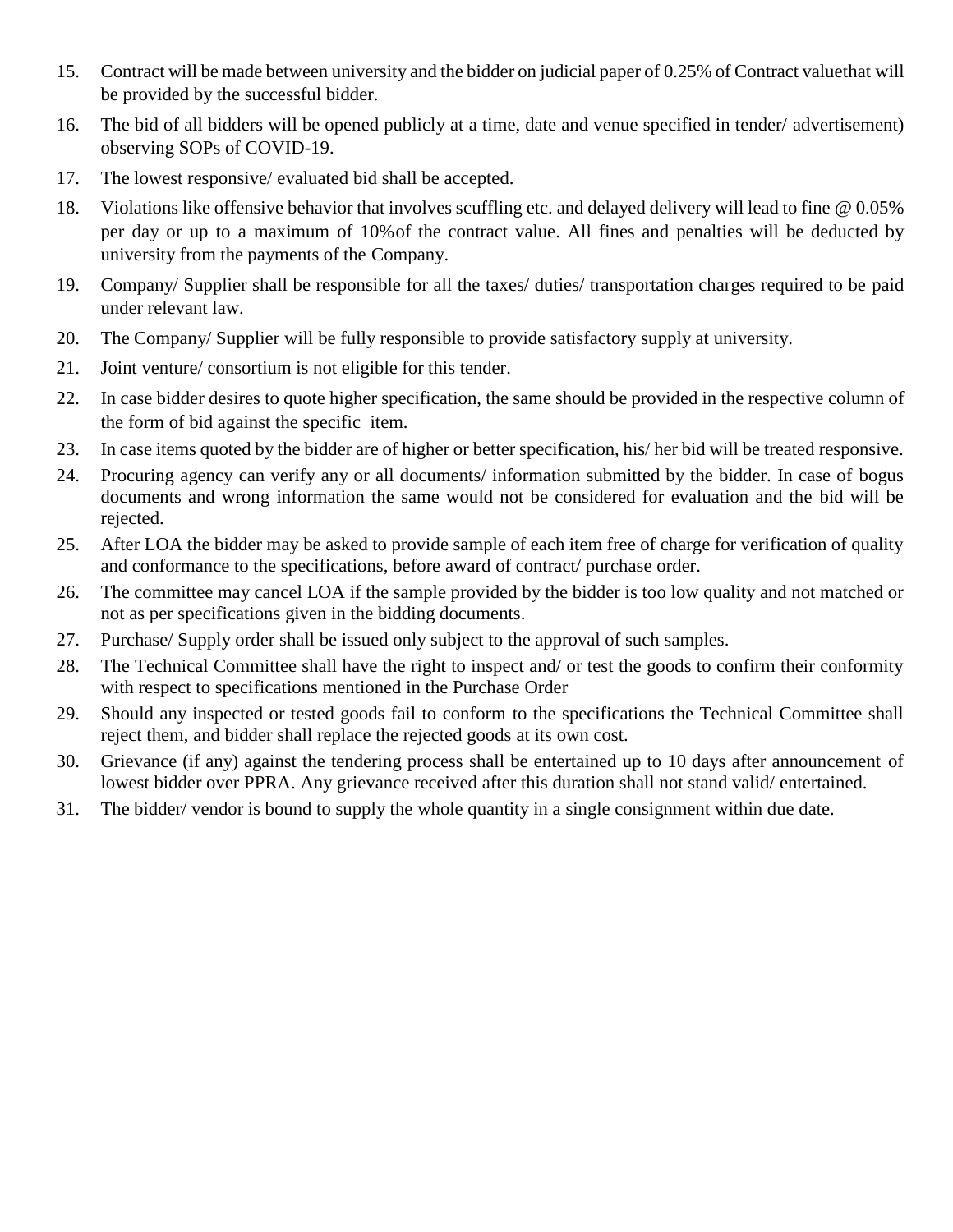### **Rejection/ Acceptance of the Tender**

The Client shall have the right, at its exclusive discretion to reject any or all tender(s), cancel the Tendering process at any time prior to award of formal Contract, without assigning any reason or any obligation to inform the Bidder of the grounds for the Client's action, and without thereby incurring any liability to the Bidder and the decision of the Client shall be final.

The Tender shall be rejected if any of the following occurs:

- i. It is substantially non-responsive
- ii. Received without original bid security attached with technical bid
- iii. Received after the time and date fixed for its receipt
- iv. The offer is ambiguous
- v. The offer is received by fax or e-mail
- vi. The offer is from a black listed firm
- vii. Offer received with shorter validity than required
- viii. The offer is not conforming to requirements indicated in the tender documents
- ix. Any conditional offer
- x. It is submitted in other than prescribed forms, documents / by other than specified mode; or it is incomplete, un-sealed, unsigned, partial, conditional, alternative, and late; or it is subjected to interlineations / cuttings / corrections / erasures / overwriting.
- xi. The Bidder submits more than one Tenders;
- xii. The Bidder refuses to accept the corrected Total Tender Price; or The Bidder has a conflict of interest with the Client;
- xiii. The client has the right to forfeit the CDR in case the bidder violates any instructions to bidders of this document.
- xiv. The bid security will be forfeited, in case of withdrawal of bid after opening of bids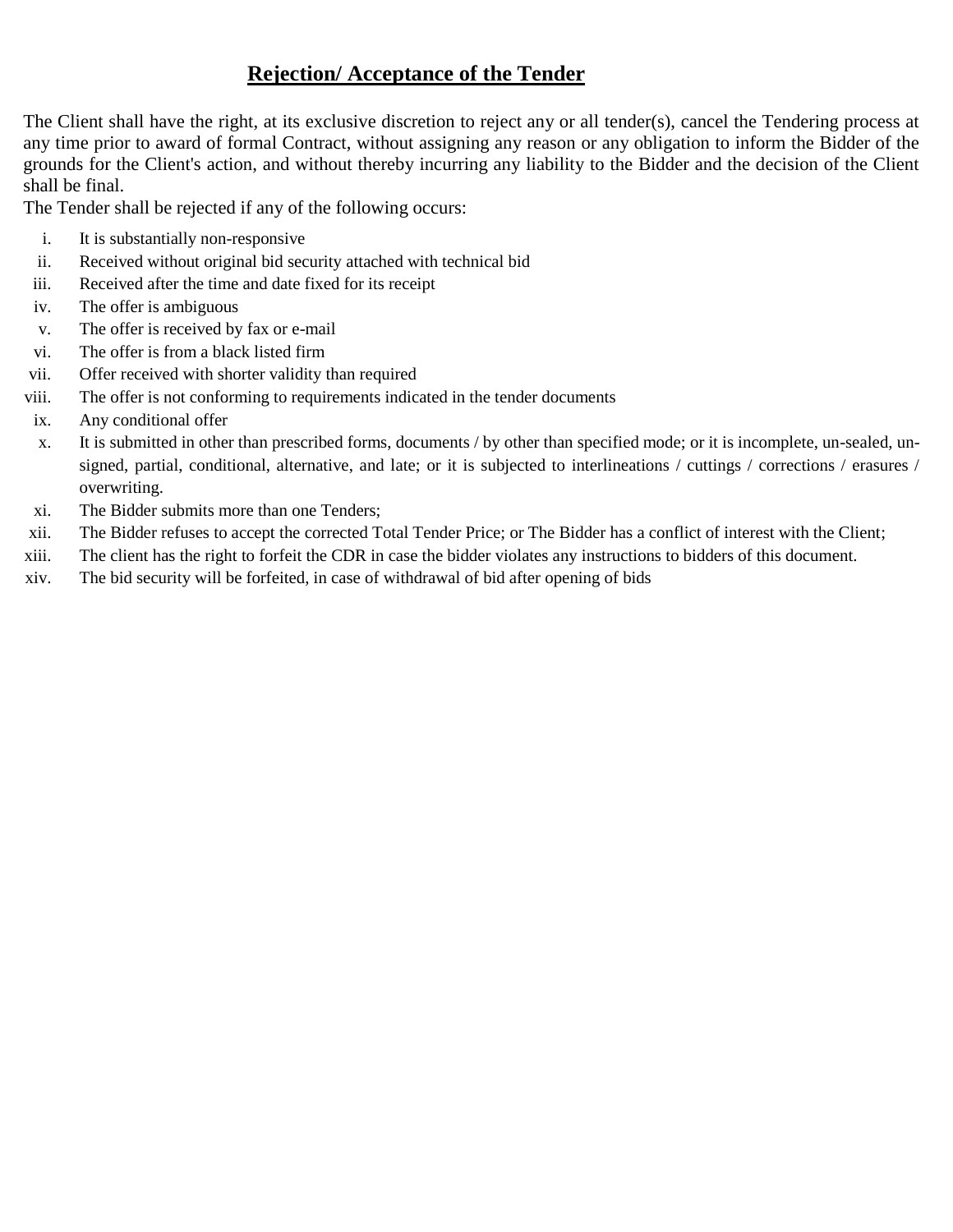#### **BIDDING FORMS**

#### BID SUBMISSION FORM

| Date: |  |
|-------|--|
| No:   |  |

To [Client Address]

 Having examined the bidding documents including, the receipt of which is hereby duly acknowledged, we, the undersigned, offer for Answer Sheets & Envelops in conformity with the said bidding documents. We undertake, if our Bid is accepted, to deliver the services in accordance with the said schedule specified. If our Bid is accepted, we will obtain the guarantee of a Bank/CDR or any other form acceptable to the client in a sum

equivalent to 5% of the Contract Price for the due performance of the Contract, in the form prescribed by the Client.

We agree to abide by this Bid for a period up to 90 days after the date fixed for Bid opening and it shall remain binding upon us and may be accepted at any time before the expiration of that period.

We understand that you are not bound to accept the lowest or any bid you may receive. Dated this

 $day of$  2022.

| [signature] |            |      |      | [in the capacity of] |     |     |               |        |    |
|-------------|------------|------|------|----------------------|-----|-----|---------------|--------|----|
| Duly        | authorized | . to | sign | Bid                  | for | and | <sub>on</sub> | behalf | of |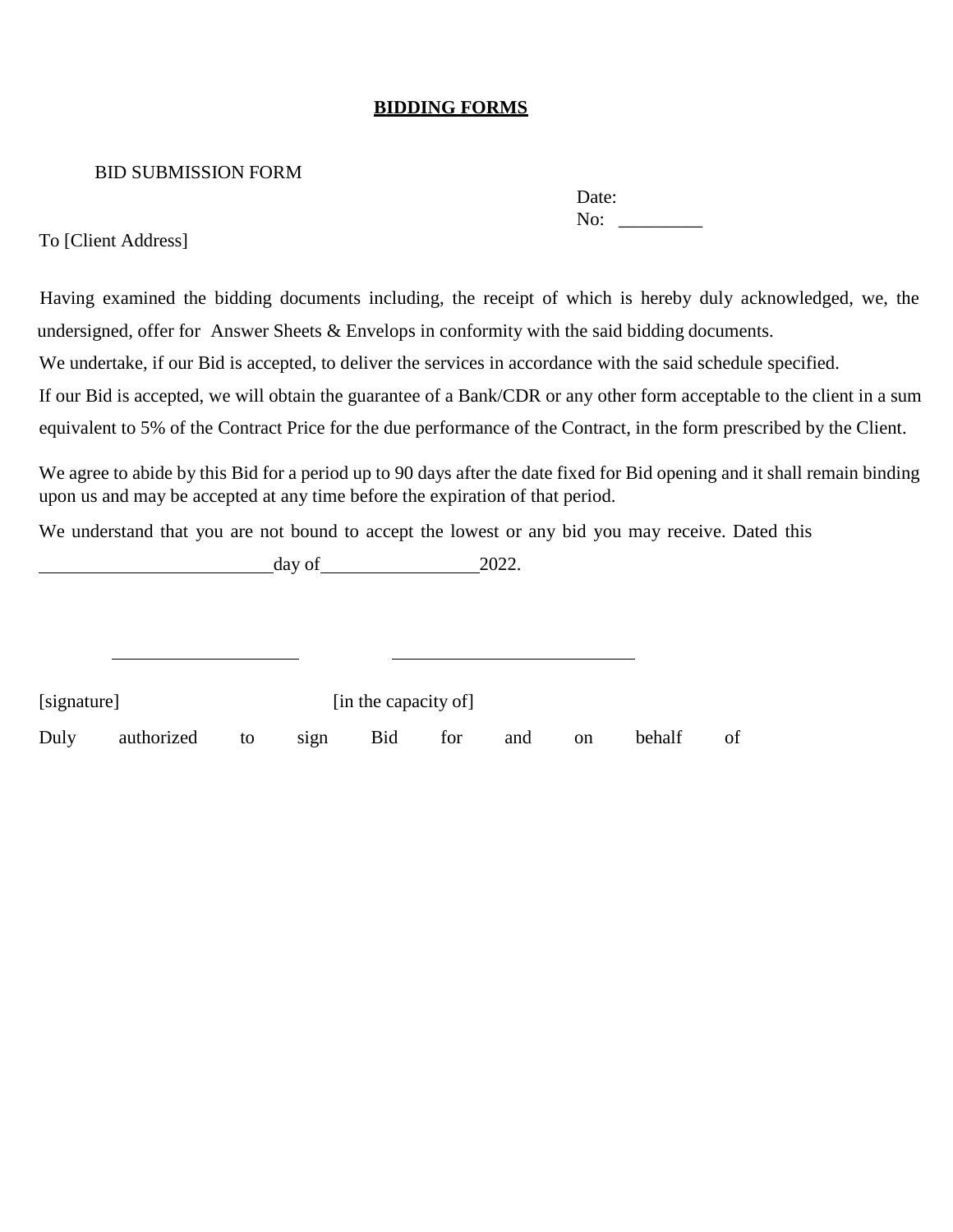#### **Mandatory Requirements-**

Bidder must furnish following information:

| <b>Sr. No.</b> | <b>Criteria</b>                                                                                                                                                                               | Requirement      |
|----------------|-----------------------------------------------------------------------------------------------------------------------------------------------------------------------------------------------|------------------|
| 1.             | Evidence of Company/Firm/Sole proprietorship                                                                                                                                                  | <b>Mandatory</b> |
| 2.             | Certificate of valid Income Tax Registration Certificate.                                                                                                                                     | <b>Mandatory</b> |
| <b>3.</b>      | Original CDR $@$ 2% of estimated bid value must be attached with the<br>technical bid                                                                                                         | <b>Mandatory</b> |
| 4.             | Valid PRA Registration                                                                                                                                                                        | <b>Mandatory</b> |
| 5.             | Affidavit on attested stamp paper that the bidder is not black listed by the<br>Provincial or Federal Government Department, Agency, Organization or<br>autonomous body anywhere in Pakistan. | <b>Mandatory</b> |
| 6.             | Work Order of similar nature at least (01)                                                                                                                                                    | <b>Mandatory</b> |
| 7.             | Meeting the specification of items as specified in Form-II                                                                                                                                    | <b>Mandatory</b> |

It is mandatory to fulfill above stated requirements for all bidders**.** Any bidder not fulfilling above criteria will be considered as non- responsive bidder and will not be taken into consideration for Financial Evaluation. However, the technically qualified bidder with lowest rates will be awarded the contract (subject to fulfillment of all required conditions of bidding document & PPRA Rules, 2014).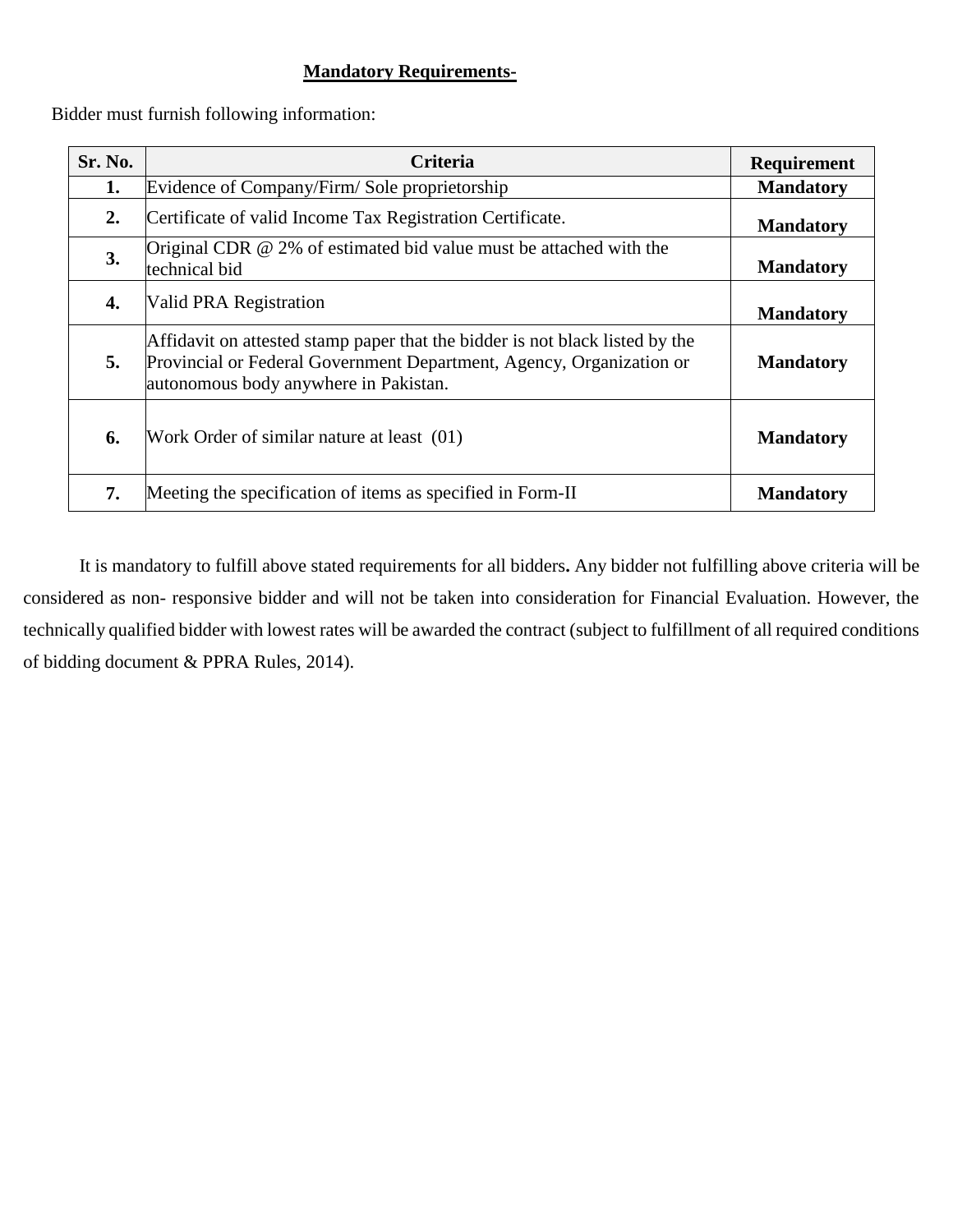#### Technical Proposal Submission Form on the letter head of the firm **(Part of Technical Bid Envelope)**

[Location, Date]

To

Project Director B&W,

Punjab Tianjin University of Technology Lahore.

Dear Sir,

We, the undersigned, offer to provide the **with** your Request for proposal / bidding document.

We also confirm that the Government of Pakistan /Punjab has not declared us, or any, ineligible on charges of engaging in corrupt, fraudulent, collusive or coercive practices. We furthermore, pledge not to indulge in such practices in competing for or in executing the Contract, and we are aware of the relevant provisions of the Proposal Document.

We understand you are not bound to accept any Proposal you receive.

Authorized Signature

Name and Designation of Signatory

Name of Firm and Address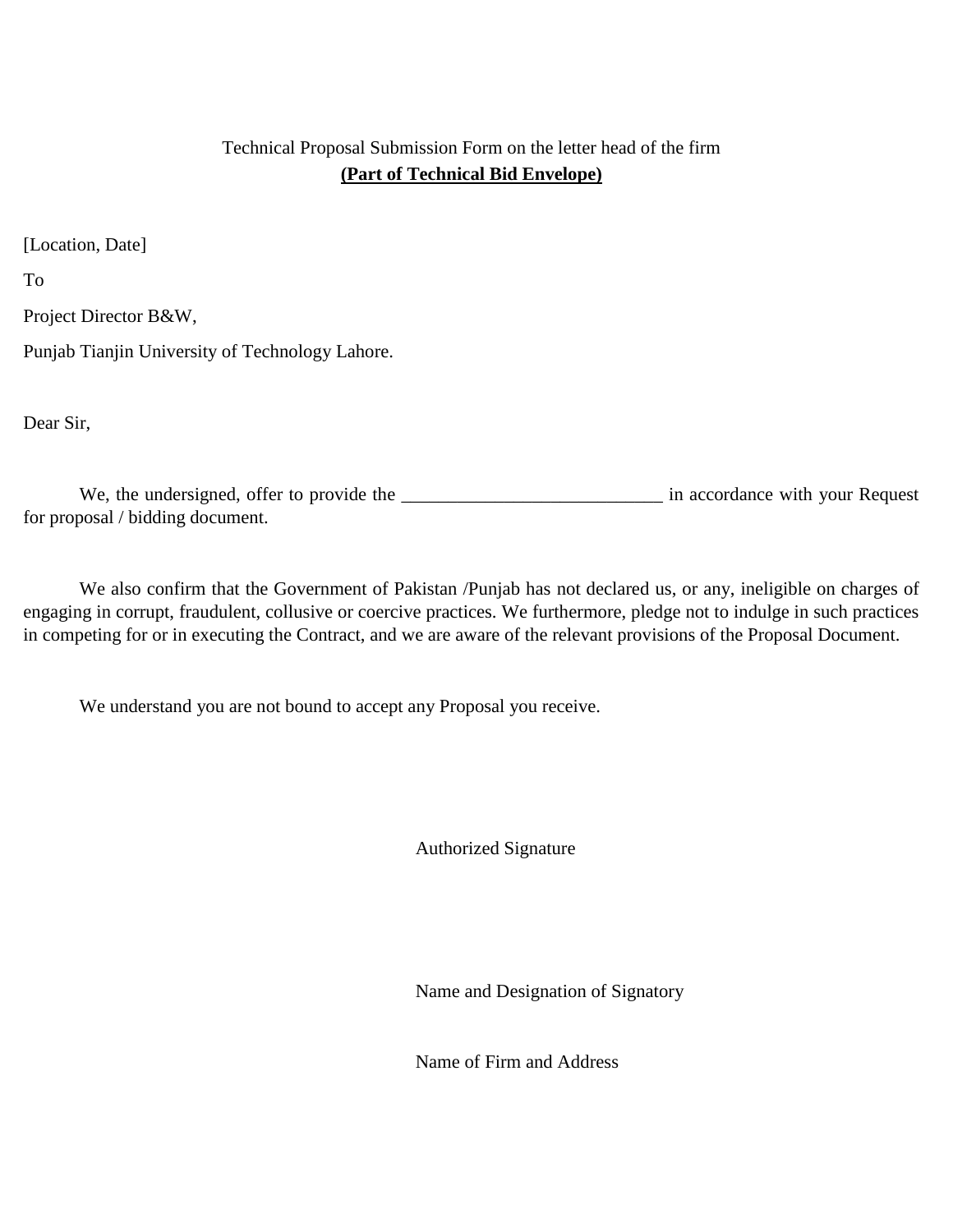## **Technical Bid (Specifications and Schedule of Requirement)**

#### **Must be filled separately on the letterhead of the firm**

#### **(Part of Technical Bid Envelope)**

Having examined the bidding documents the receipt of which is hereby duly acknowledged, we, the undersigned, offer to supply the following items in conformity with the below mentioned requiredspecification mentioned against each item.

| S/N    | <b>Item Name with Specifications</b> | Quantity |
|--------|--------------------------------------|----------|
|        |                                      |          |
| ∍      |                                      |          |
| ⌒<br>Ć |                                      |          |

**i.** All items must be quoted for successful quote. Partial quotes are not acceptable and will be rejected.

The Contract / Completion of Work duration shall be 30 days, starting from the date of issuance of Letter of Acceptance or as per purchase order.

Date: and the state of the state of the state of the state of the state of the state of the state of the state of the state of the state of the state of the state of the state of the state of the state of the state of the

Place:

Authorized Signature

(In full and initials)

Name and Designation of Signatory

Name of Firm and Address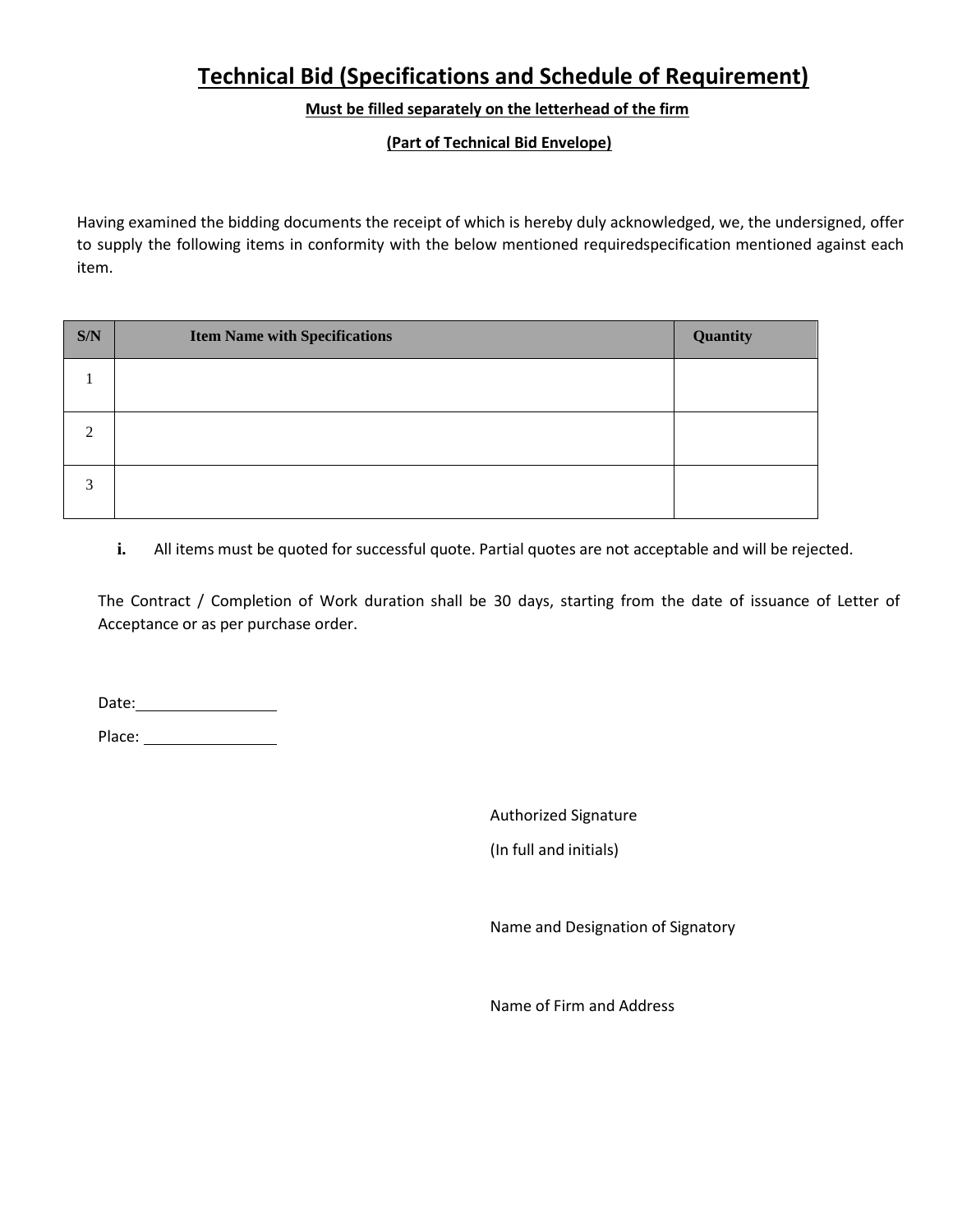#### Financial Proposal Submission Form on the letter head of the firm **(Part of Financial Bid Envelope)**

[Location, Date]

To

Project Director B&W,

Punjab Tianjin University of Technology Lahore.

Dear Sir,

We, the undersigned, offer to provide the \_\_\_\_\_\_\_\_\_\_\_\_\_\_\_\_\_\_\_\_\_\_\_\_\_\_\_\_in accordance with your request for proposal / bidding documents and our attached Financial Proposal is for the sum of (insert amount in words and figures).

Our financial proposal shall be binding upon us up to expiration of the validity period of the Proposal.

We also declare that the Government of Pakistan / Punjab has not declared us or any Sub-Contractors for any part of the Contract, ineligible on charges of engaging in corrupt, fraudulent, collusive, or coercive practices. We, furthermore, pledge not to indulge in such practices in competing for or in executing the Contract and are aware of the relevant provisions of the Proposal Document.

Authorized Signature

Name and Designation of Signatory

Name of Firm and Address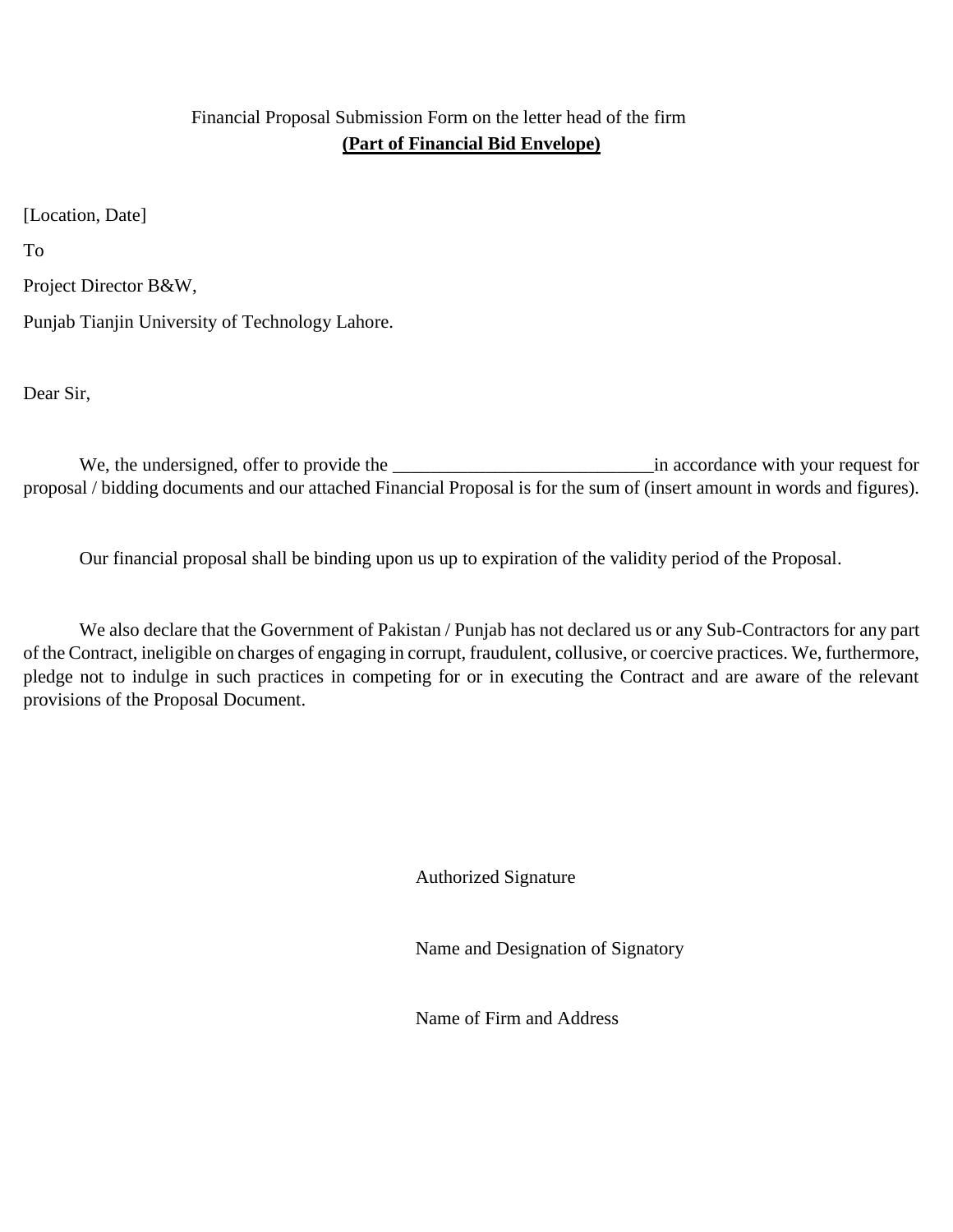#### **Price Schedule / Financial Bid Form for ANSWER SHEETS & ENVELOPES. Must be filled separately on the letterhead of the firm**

#### **(Part of Financial Bid Envelope)**

Having examined the bidding documents the receipt of which is hereby duly acknowledged, we, the undersigned, offer to supply, the following items in conformity with the below mentioned required specification as per the following price at the places mentioned against each item.

|     |                                                 | Quantity | <b>Pak Rupees</b>             |                                |  |
|-----|-------------------------------------------------|----------|-------------------------------|--------------------------------|--|
| S/N | <b>Item Name with Specifications</b>            |          | <b>Unit Price without tax</b> | <b>Total Price Without Tax</b> |  |
| 1.  |                                                 |          |                               |                                |  |
| 2.  |                                                 |          |                               |                                |  |
| 3.  |                                                 |          |                               |                                |  |
|     | <b>Sub Total</b>                                |          |                               |                                |  |
|     | Income Tax @                                    |          |                               |                                |  |
|     | General Sales Tax @                             |          |                               |                                |  |
|     | Any other applicable Tax (specify the Tax) @___ |          |                               |                                |  |
|     | <b>GRAND TOTAL "X"</b>                          |          |                               |                                |  |

#### **Grand Total in figures (Inclusive of all types of applicable Taxes)**

#### **Grand Total in words (Inclusive of all types of applicable Taxes)**

**NOTE:** Please read carefully before filling of above-mentioned columns*.*

- i. Any fresh tax/ charges imposed or exempted (both conditions) by any federal/ provincial governments, will be adjusted/ accordingly under the rules / laws.
- ii. Missing or Incomplete filling of all the subject columns of this Financial Proposal will not be considered and should result in disqualification.
- iii. Financial Proposal evaluation will be conducted under the Punjab Procurement Rules 2014 (Amended tilldate). The Price evaluation will include all duties, taxes and expenses etc.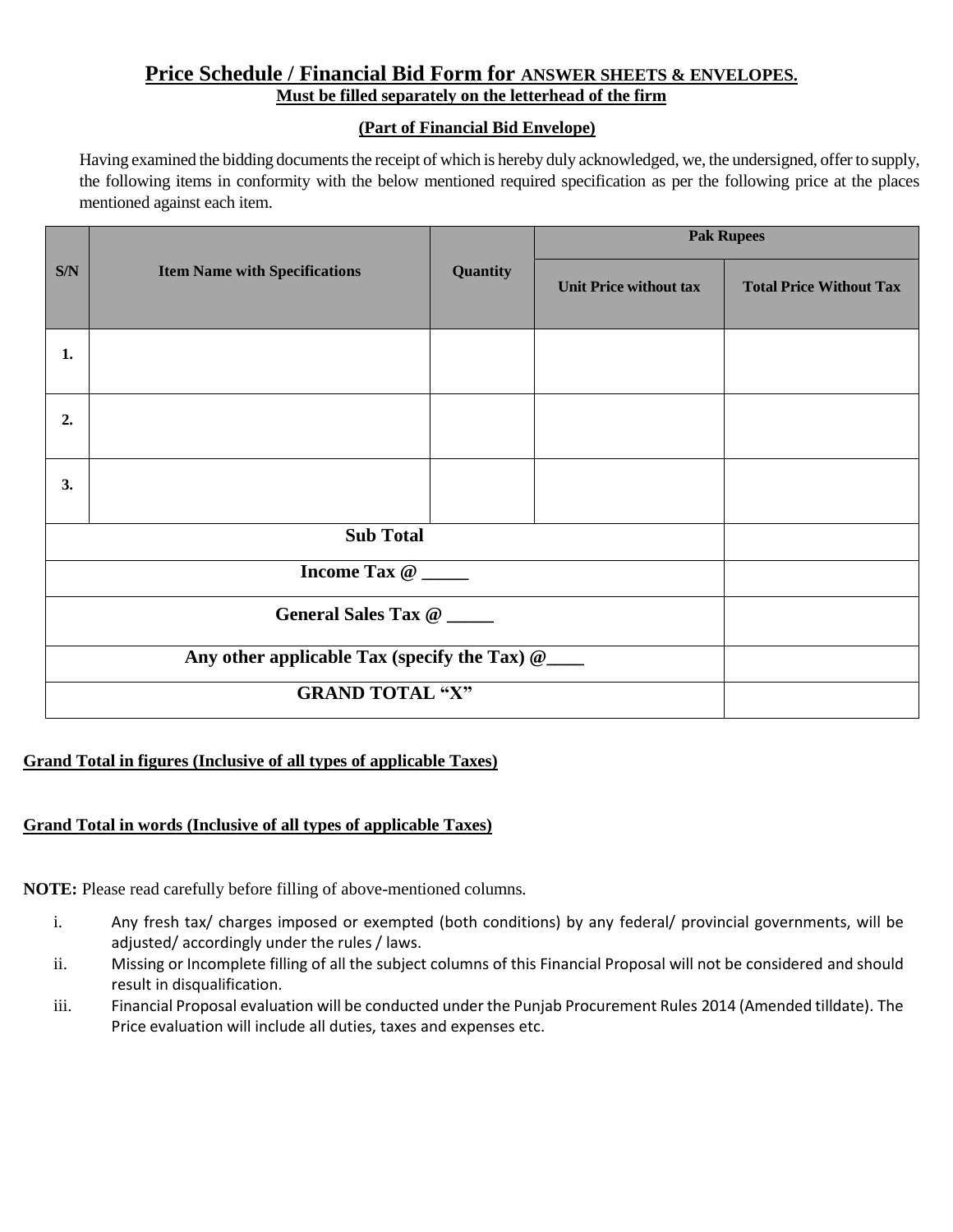- iv. The quantity of items can be increased/ decreased and the cost of increase/ decrease will be adjusted accordingly.
- v. Prices quoted by the bidder shall remain fixed and valid until completion of the Contract performance and will not be subject to variation on account of escalation.
- vi. Unit Price will govern for arithmetic check and corresponding Grand Total" X" after arithmetic check will determine lowest bidder. If the bidder does not accept the corrected amount, CDR of the bidder will be forfeited.
- vii. If there is discrepancy between words and figures the small amount will prevail.
- viii. Prices must be quoted for all items.

The Contract/ Completion of Work duration shall be maximum 30 days, starting from the date of issuance of Letter of Acceptance or as per purchase order.

Date: \_\_\_\_\_\_\_\_\_\_\_\_\_\_\_

Place: \_\_\_\_\_\_\_\_\_\_\_\_\_\_\_

Authorized Signature (In full and initials) Name and Designation of Signatory Name of Firm and Address

(Seal & Signature of Company)

**Note: No cutting or overwriting is allowed. Any cutting or overwriting may lead to rejection of the financial bid.**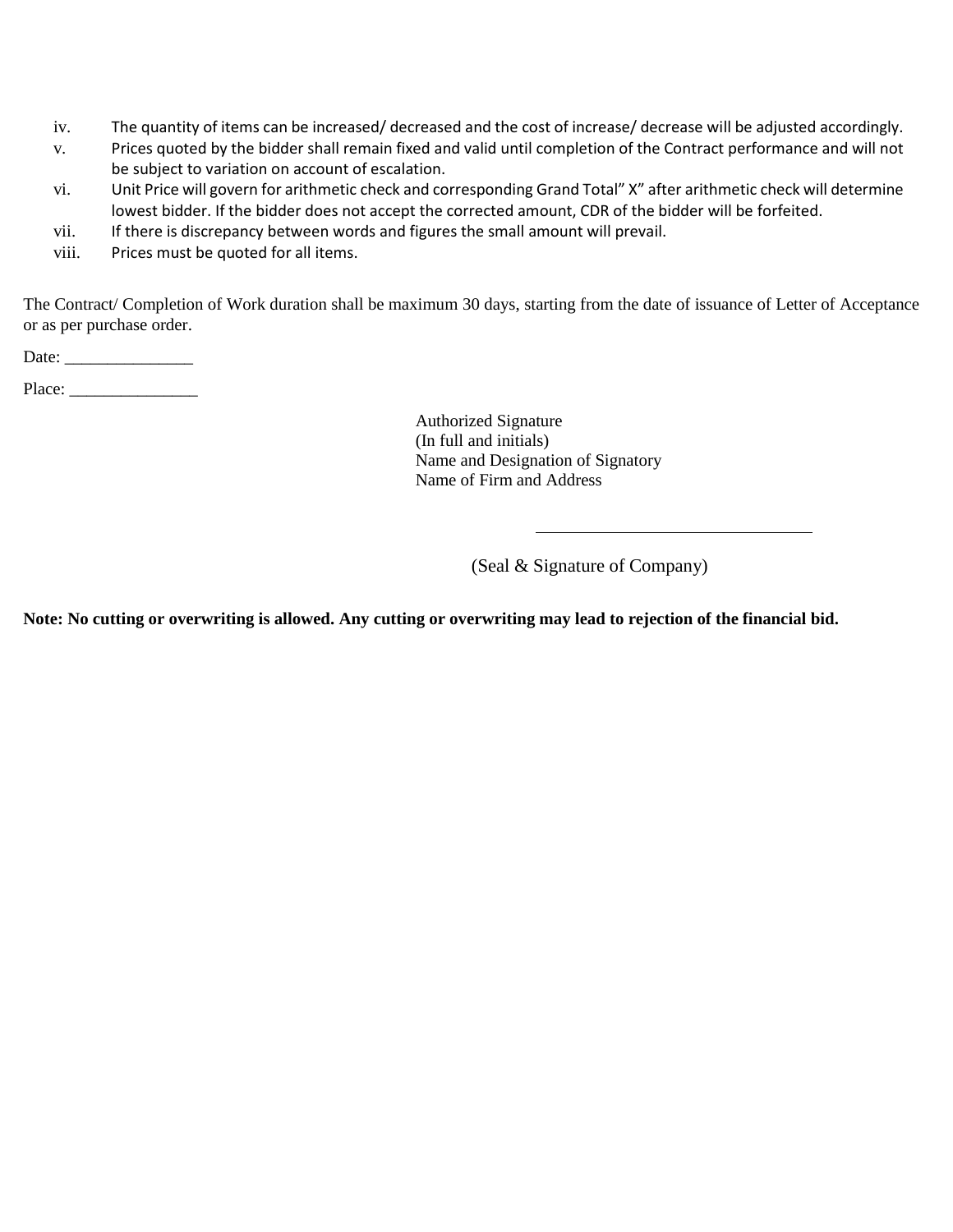#### **GENERAL PARTICULARS OF APPLYING FIRM**

| <b>Firms' Information</b>            |  |  |  |  |
|--------------------------------------|--|--|--|--|
| Name of Firm/Company                 |  |  |  |  |
| <b>Complete Postal Address</b>       |  |  |  |  |
| <b>Phone Number</b>                  |  |  |  |  |
| <b>Contact Person/ Designation</b>   |  |  |  |  |
| Mobile Number                        |  |  |  |  |
| <b>E-Mail Address</b>                |  |  |  |  |
| Fax Number                           |  |  |  |  |
| Type of Organization                 |  |  |  |  |
| Place of Incorporation/Registration  |  |  |  |  |
| Year of Incorporation / Registration |  |  |  |  |
| Validity                             |  |  |  |  |
| <b>National Tax Number</b>           |  |  |  |  |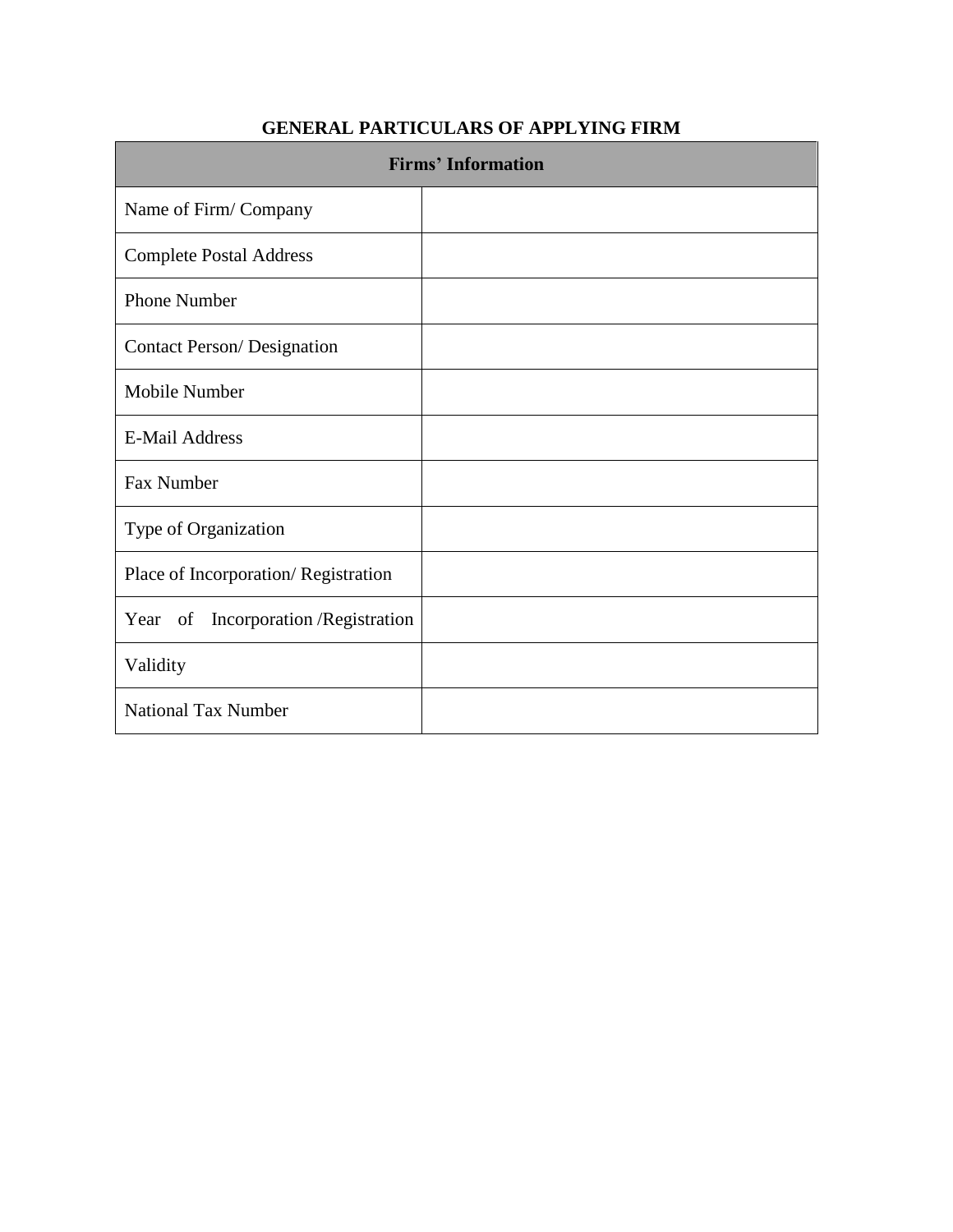#### **General Terms and Conditions**

#### **1. Inspection of Items**

The procuring agency may reject the delivered items which fail to conform to the technical specification, in any tests or inspection and the contractor shall replace the rejected goods/ items within three working days, free of cost. The inspection or tests shall be conducted at the premises ofthe contractor OR at the destination (or at both place). Where conducted at the premises of the contractor, the contractor shall provide all-reasonable facilities and assistance, which may include access to drawing, production data and online verification from official web site of the manufacturer,to the inspectors, at no charge to the procuring agency. The purchaser's post-delivery right to inspect,test and, where necessary, reject the goods shall in no way be limited or waived by reason of pre- delivery inspection, testing, or passing of the goods.

#### **2. Currency:**

Firm and final rates should be in Pak Rupees.

#### **3. Delivery**

The contractor is responsible for delivery, as per procurement order at its own risk and cost within 30 days of issuance of procurement order. In case of poor response/ coordination from the field formations regarding delivery, the contractor is required to inform to Project Director (B&W) officeof university in writing for the solution of the same.

#### **4. Arbitration**

In case arising of any dispute between the procuring agency and the contractor after the procurementcontract, the dispute should be resolved through the representations of both parties otherwise the decision of Vice Chancellor will prevail over the version of both parties.

#### **5. Blacklisting**

The procuring agency may, for a specified period, debar or prohibit the contractor from participating in any public procurement process of the procuring agency, if the bidder or contractorhas:

- (a) Acted in a manner detrimental to the public interest or good practices.
- (b) Consistently failed to perform his obligation under the contract.
- (c) Not performed the contract up to the mark; or
- (d) Indulged in any sort of corrupt practice.

Blacklisting mechanism will be followed as per Punjab Procurement Rules 2014.

#### **6. Miscellaneous**

Any point which is not mentioned in the term and conditions contained in the bidding documents.shall be decided in the light of the provisions laid down in PPRA rule 2014.

#### **7. Termination for Default:**

The Procurement Committee without prejudice to any other remedy for breach of Contract, by writtennotice of default sent to the bidder, may terminate this Contract in whole or in part if:

1. The bidder fails to provide services within the period(s) specified in the Contract, or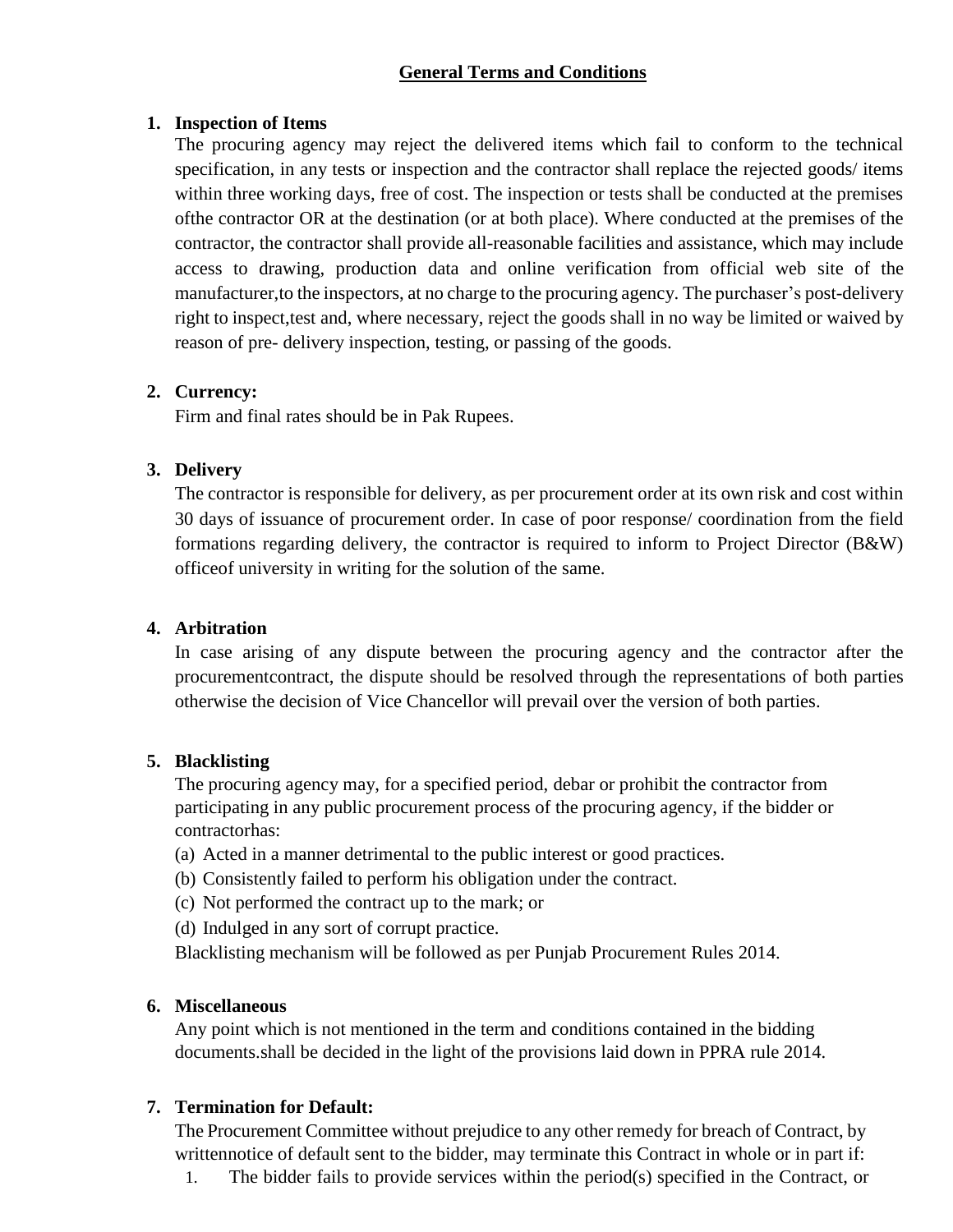withinany extension thereof granted by the Procuring entity.

- 2. The successful bidder fails to deliver items as per specifications mentioned in the bid.
- 3. The successful bidder fails to perform any other obligation(s) under the Contract.
- 4. The bidder, in the judgment of the Procurement Committee has engaged in corrupt or fraudulent practices in competing for or in executing the Contract.

#### **8. Force Majeure:**

Majeure means an act of nature or an event beyond the control of the Supplier and not involving theSupplier's fault or negligence directly or indirectly purporting to mis-planning, mismanagement and/or lack of foresight to handle the situation. Such events may include but are not restricted to acts of the Procuring Agency in its sovereign capacity, wars or revolutions, fires, floods, earthquakes, strikes, epidemics, quarantine restrictions and freight embargoes. If a Force Majeure situation arises,the Supplier shall promptly notify the Procuring Agency in writing with enough and valid evidence of such condition and the cause thereof. The Grievances Committee shall examine the pros and consof the case and all reasonable alternative means for completion of purchase order under the Contractand shall submit its recommendations to the competent authority. However, unless otherwise directedby the Procuring Agency in writing, the Supplier shall continue to perform its obligations under the Contract as far as is reasonably practical and shall seek reasonable alternative means for performancenot prevented by the Force Majeure event.

#### **9. Termination for Insolvency:**

The Procuring Agency may at any time terminate the Contract by giving written notice of 30 days' time to the Supplier if the Supplier becomes bankrupt or otherwise in solvent. In this event, termination shall be without compensation to the Supplier, provided that such termination shall not prejudice or affect any right of action or remedy which has accrued or shall accrue thereafter to the Parties.

#### **10. Acceptance of tender**

As per provisions of Rule (55) of Punjab Procurement Rules, the Purchaser shall issue the AcceptanceLetter to the successful bidder, at least after 10 days of announcement of bid evaluation reports (Ref.Rule-37 of PPRA Rules) and prior to the expiry of the original validity period or extended validity period of the Tender. The successful Bidder must submit performance guarantee @ 5% of the final contract amount within 10 days after the issuance of LOA/LOI. After receipt of performance guarantee from the bidder, Procurement Order will be issued. Bid Security of successful bidder will be released on receipt of performance guarantee The Performance guarantee will be released after completion of all supplies and performance period as per contract agreement.

#### **11. Repeat Order**

The contractor may provide Machinery & Equipment on repeat order (15% of the original procurement order) under the provision of Punjab Procurement Rules 2014, if asked for.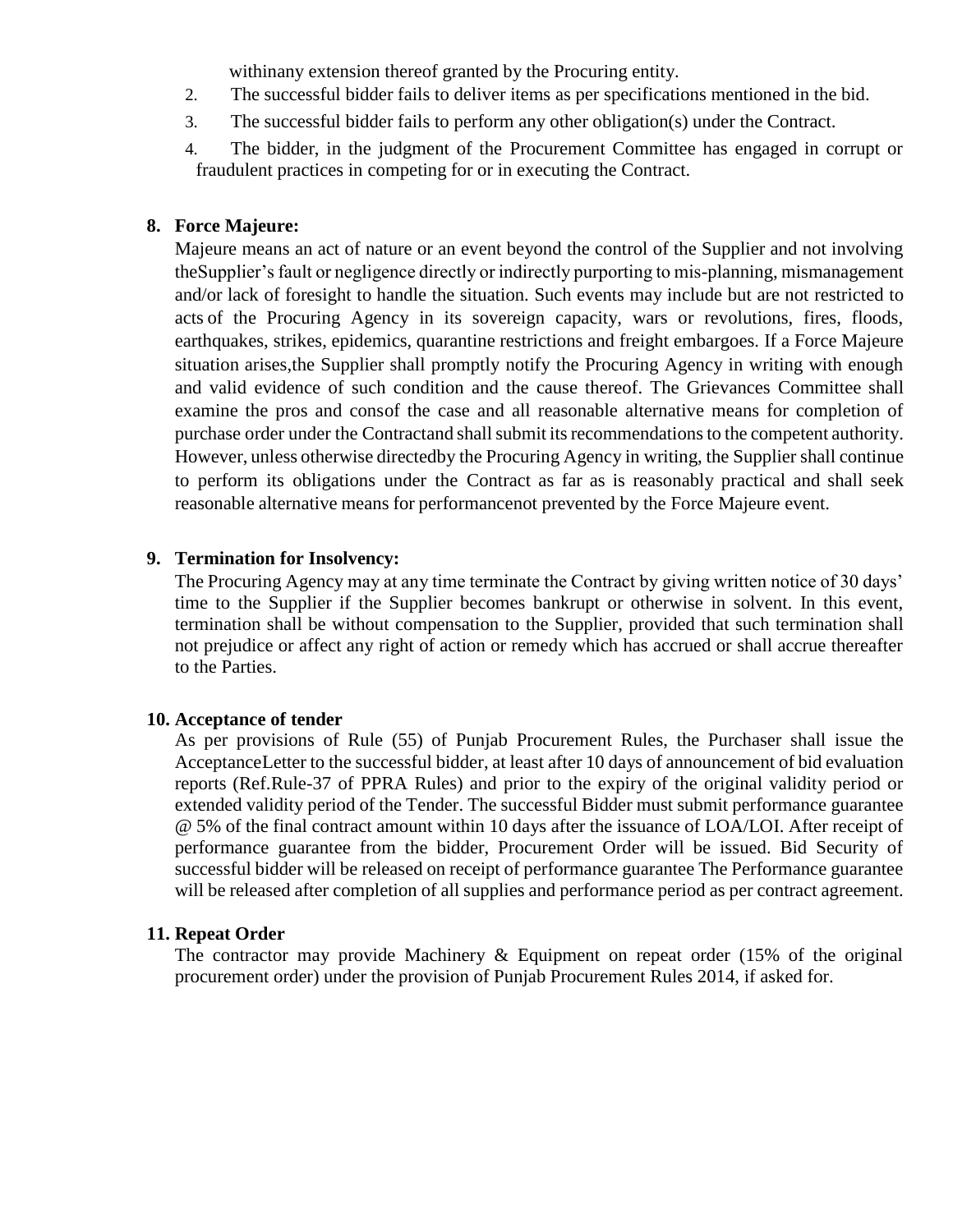#### **(CONTRACT AGREEMENT)**

#### DRAFT FORM FOR AWARD OF CONTRACT

Package Ref No.

| This agreement is made in the presence of the witnesses named below on this<br>day and<br>month     |                                                                             |  |  |  |  |
|-----------------------------------------------------------------------------------------------------|-----------------------------------------------------------------------------|--|--|--|--|
| of 2022 at                                                                                          | between Punjab Tianjin University of Technology, Lahore (hereinafter called |  |  |  |  |
| . (Here in after called "the Supplier"). Whereas the Purchaser invited<br>"the Purchaser") and M/s. |                                                                             |  |  |  |  |
| bids for supply of                                                                                  | and has accepted a bid by the Supplier for the supply of                    |  |  |  |  |
| "in the sum of Rs: (Rupees)<br>only) [contract price in]                                            |                                                                             |  |  |  |  |
| words and figures] (because the called "the Contract Dries")                                        |                                                                             |  |  |  |  |

words and figures] (hereinafter called "the Contract Price").

Now this agreement witnesses as follow:

- 1. In this agreement words and expressions shall have the same meanings as are respectively assigned to them in the bid document referred to.
- 2. The following documents shall be deemed to form and be read and construed as part of this agreement, viz., the:
- (a) Invitation to bid as publicized/ advertised by the Purchaser.
- (b) Bidding document as bought from the Purchaser.
- (c) Specifications of items
- (d) Form of Bid
- (e) Undertaking submitted by the bidders along with the bid papers.
- (f) Supply order for supplying the selected items etc.
- (g) General conditions regarding procurement as given in the bidding documents and
- (h) This contract agreement as executed between the Purchaser and the Supplier.
- (i) The Bid Security and the Performance Guarantee
- 3. Supplier is responsible for supplying of all ordered items at theUniversity.
- 4. Supplier is responsible for replacement of defective items (if any) at his cost.
- 5. The purchaser will make the full/ partial payment after successful inspection of the equipment as per Purchase Order.
- 8. Supplier will supply the ordered items within 30 days from the date of this contract agreement.If required, the supplier can request to the purchaser, by providing proper justification, to extend the delivery period.
- 9. Purchaser will release the Performance money after (03) months from date of successful delivery.
- 10. All disputes or differences between the parties in connections with or arising out of this agreement shall be settled through arbitration in accordance with the provisions of Punjab Procurement Rules 2014 through the representations of both parties otherwise the decision of Vice Chancellor will prevail over the version of both parties.

In witness whereof, the parties have hereinto set their respective hands and seals the day and the year hereinto before set forth.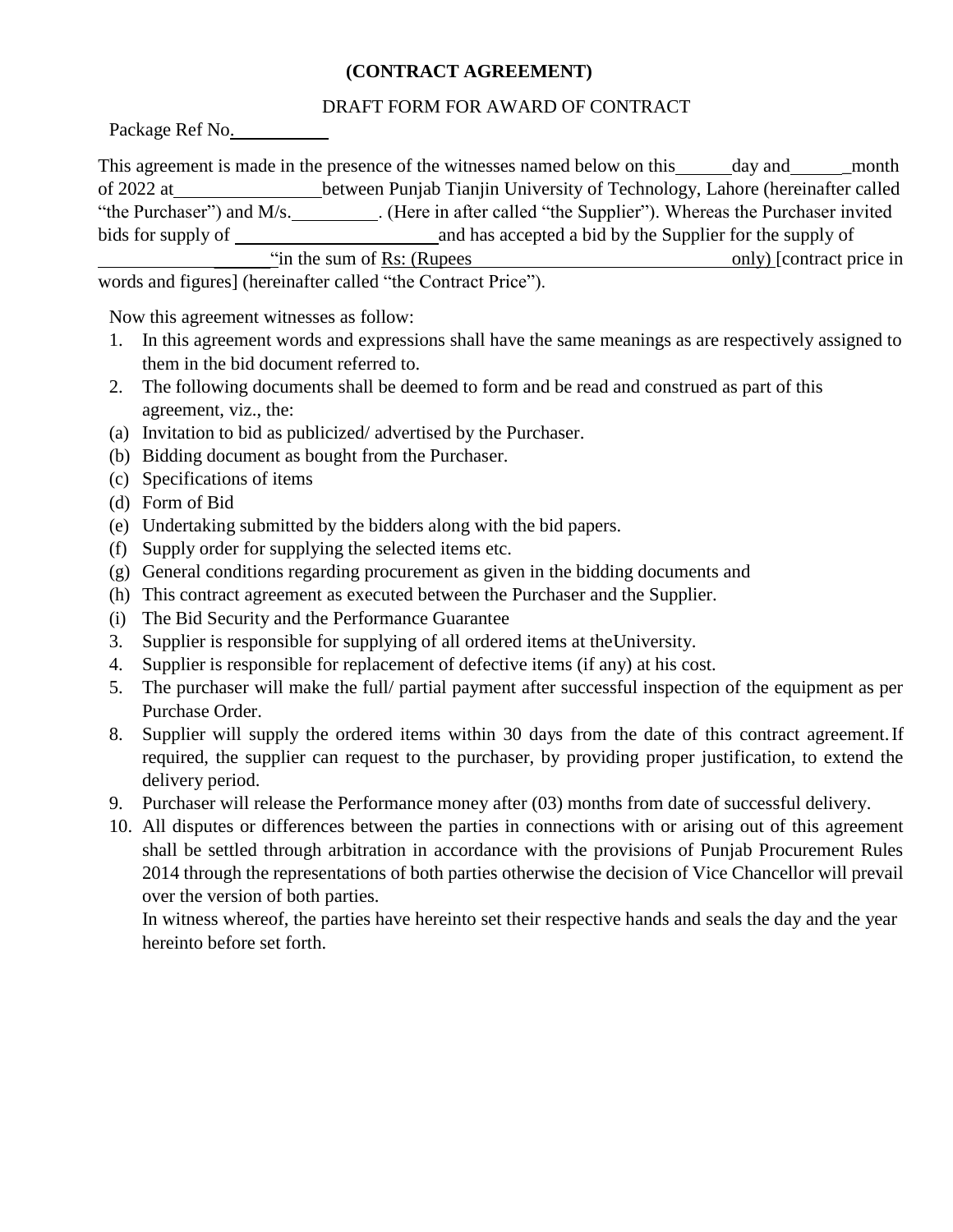Purchaser/ PTUT:

|   | Supplier: |                                             |                                                   |
|---|-----------|---------------------------------------------|---------------------------------------------------|
|   |           | 1 Name: Designation: Signatory: 1 Name:     |                                                   |
| 2 |           | Name: Designation: Signatory:               |                                                   |
|   | WITNESS:  |                                             |                                                   |
|   |           | 1. Name: Designation: Signatory: Signatory: |                                                   |
|   |           | 2. Name: Designation:                       | $\frac{\text{Signatory:}\n}{\text{Signatory:}\n}$ |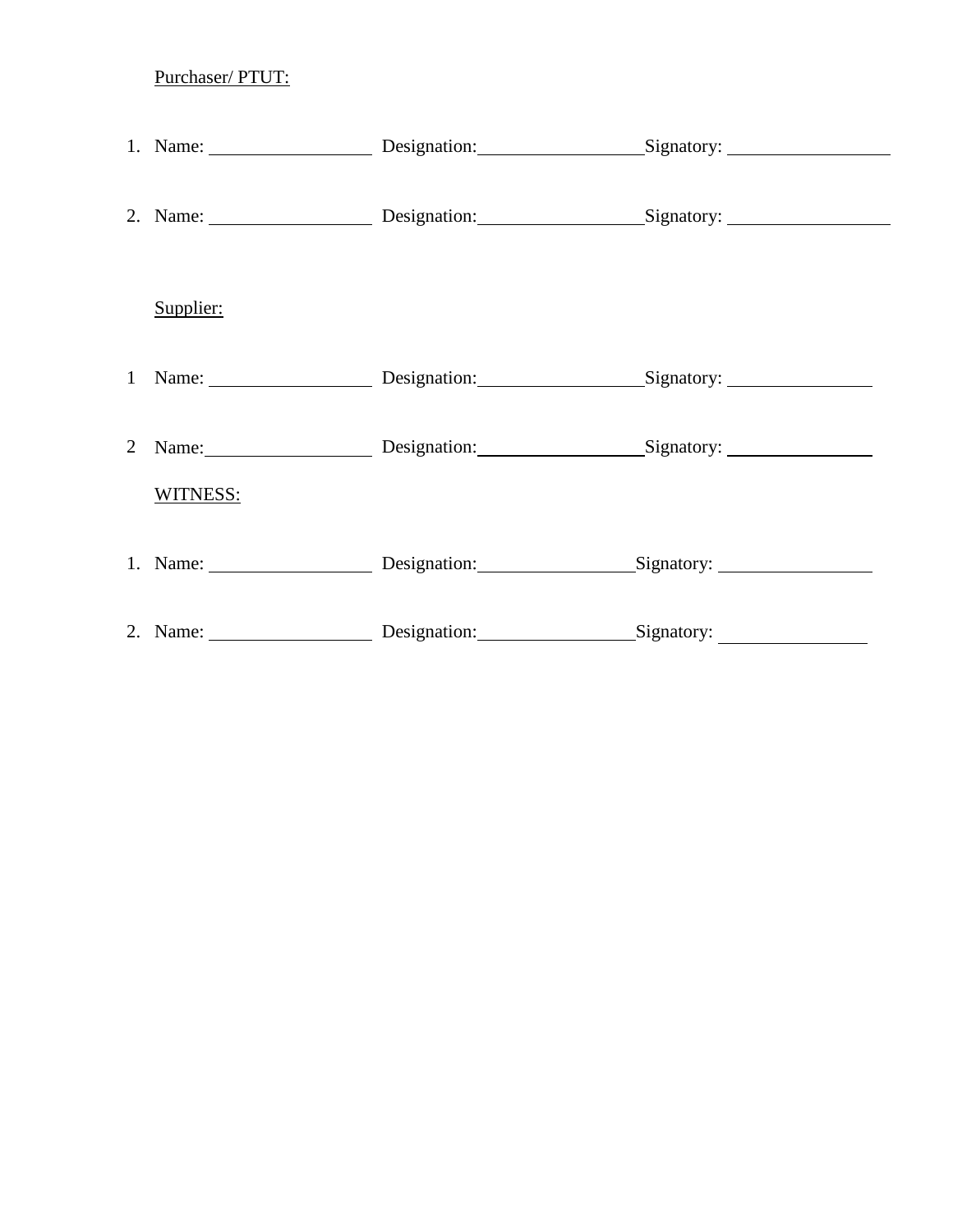#### *Draft Integrity Pact*

The lowest evaluated successful bidder shall sign and stamp the below mentioned Integrity Pact for the procurement contracts exceeding Rupees 10 million. Failure to provide such integrity pact shall make the bidder non-responsive.

Contract No. Dated Contract Value: [To be filled in at the time of signing of Contracts] Contract Title:

[Name of supplier] hereby declares that it has not obtained or induced the procurementof any contract, right, interest, privilege or other obligation or benefit from Government of Punjab (GOP) orany administrative subdivision or agency thereof or any other entity owned or controlled by GOP through any corrupt business practice.

Without limiting the generally of the foregoing, [name of supplier] represents and warrants that it has fully declared the brakeage, commission, fees etc. paid or payable to anyone and not given or agreed to give and shall not give or agree to give anyone within or outside Pakistan either directly or indirectly through any natural or jurisdictation person, including its affiliate, agent, associate, broker, consultant, director, promoter,shareholder, sponsor or subsidiary, any commission, gratification, bribe, finder's fee or kickback, whether described as consultation fee or otherwise, with the object of obtaining or inducing the procurement of a contract, right, interest, privilege or other obligation or benefit in whatsoever form from GOP, except that which has been expressly declared pursuant hereto.

[Name of Supplier] certifies that it has made and will make full disclosure of all agreements and arrangements with al person in respect of or related to the transaction with GOP and has nottaken any action to circumvent the above declaration, representative or warranty.

[Name of Supplier] accepts full responsibility and strict liability for making any false declaration, not making full disclosure, misrepresenting facts or taking any action likely to defeat the purposeof this declaration, representative and warranty. It agrees that any contract, right, interest, privilege or otherrights and benefit obtained or procured as aforesaid shall, without prejudice to any other rights and remediesavailable to GOP under any law, contract or other instrument, be voidable at the option of GOP.

Notwithstanding any rights and remedies exercised by GOP in this regard, [name of Supplier] agrees to indemnify GOP for any loss or damage incurred by it on account of its corrupt business practice and furtherpay compensation to GOP in an amount equivalent to ten time the sum of any commission, gratification, bride, finder's fee or kickback given by name [name of Supplier] as aforesaid for the purpose of obtaining or inducing the procurement of any contract, right, interest, privilege or other obligation or benefit in whatsoever form from GOP.

| Name of Buyer:                                  | Name of Seller/Supplier: |  |
|-------------------------------------------------|--------------------------|--|
| Signature $\dots \dots \dots \dots \dots \dots$ |                          |  |
| [Seal]                                          | [Seal]                   |  |